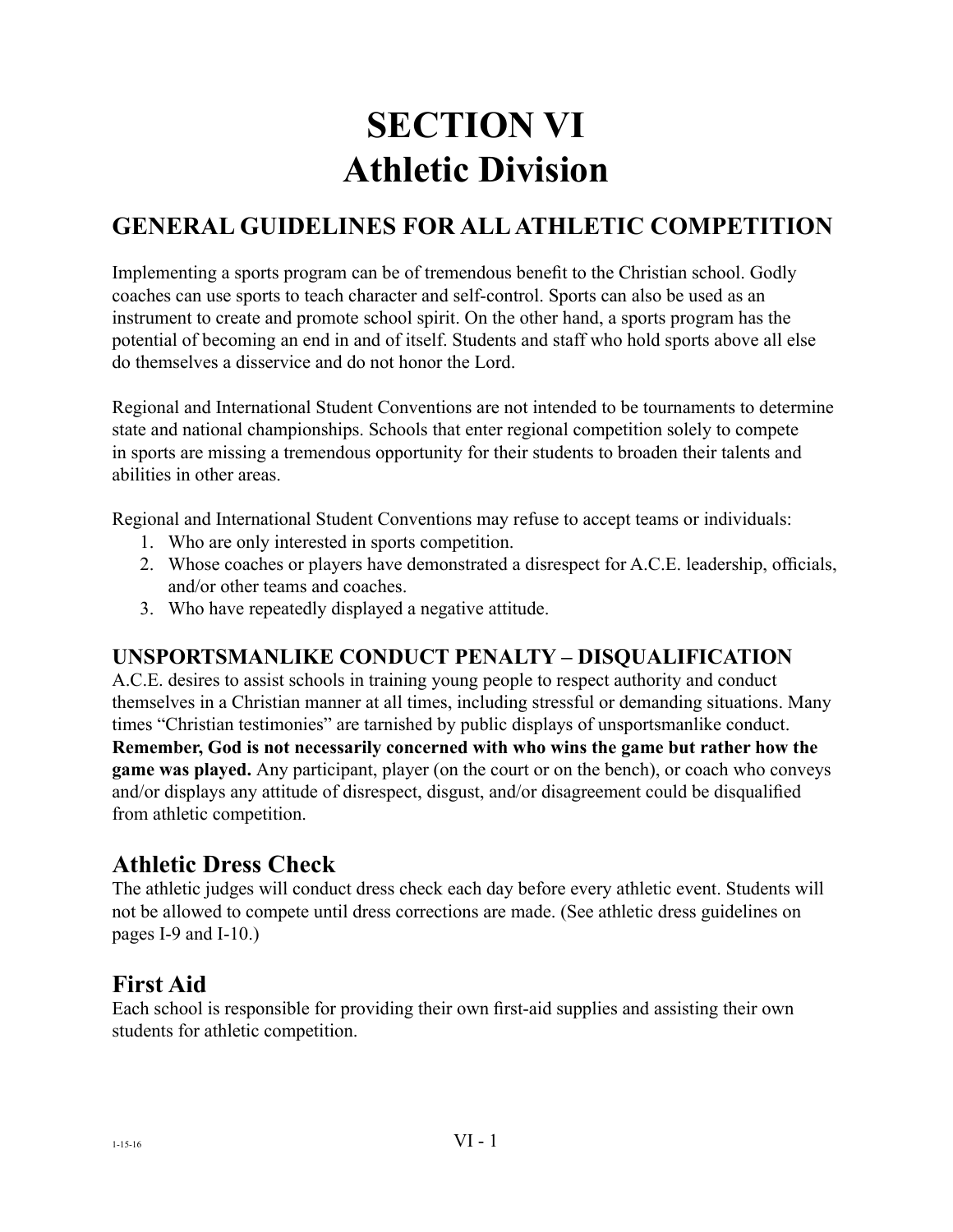# **TRACK (Male and Female) AND FIELD (Male Only)**

PERFORMANCE EVENTS

#### **GENERAL GUIDELINES FOR TRACK AND FIELD**

- 1. Appropriate athletic clothing must be worn. Boys must be clean shaven to compete. (See athletic dress code in Section I of these guidelines.)
- 2. A contestant may enter no more than three events (four events at Regionals) in Track and Field.
- 3. It is the responsibility of the contestant to be present when his event is run. He will be disqualified if he misses his event.



- 4. Substitutions in relay teams are allowed only in cases of sickness or family emergency.
- 5. All substitutions must be approved by the Meet Director.
- 6. Contestants must compete with shoes on both feet.
- 7. In all field events, it is the contestant's responsibility to check in with the Chief Judge before competition begins.
- 8. Any contestant performing in both field events and running events must immediately report to the starting place for his race when his running event is announced over the P.A. system. However, he must tell the field event Chief Judge of his whereabouts and report back to the same judge when his running event is completed; each contestant shall resume field competition where he left off.
- 9. Qualifiers for the final heats will be the eight contestants or teams with the fastest qualifying times. Twelve (12) contestants qualify for fastest times for the 1600-Meter Run and twelve (12) for the 800-Meter Run.
- 10. A heat shall consist of up to eight runners with each runner assigned his own lane.
- 11. Winners of heats shall be placed in lanes accordingly:

| a. Fastest Time         | Lane 4 |
|-------------------------|--------|
| b. Second fastest time  | Lane 5 |
| c. Third fastest time   | Lane 3 |
| d. Fourth fastest time  | Lane 6 |
| e. Fifth fastest time   | Lane 2 |
| f. Sixth fastest time   | Lane 7 |
| g. Seventh fastest time | Lane 1 |
| h. Eighth fastest time  | Lane 8 |
|                         |        |

- 12. In the 100-Meter Dash, the 200-Meter Dash, the 400-Meter Dash, the 400-Meter Relay, and the first lap of the 1600-Meter Relay, a runner shall run within his assigned lane and shall not step over his lane line for three or more consecutive steps with either or both feet.
- 13. In the 800-Meter Run, the 1600-Meter Run, and the second lap of the 1600-Meter Relay, a runner must be one full stride ahead of another runner before he can cut over to the latter's course.
- 14. A.C.E. International Student Convention Track and Field Records may be set during preliminaries at the A.C.E. International Track Meet.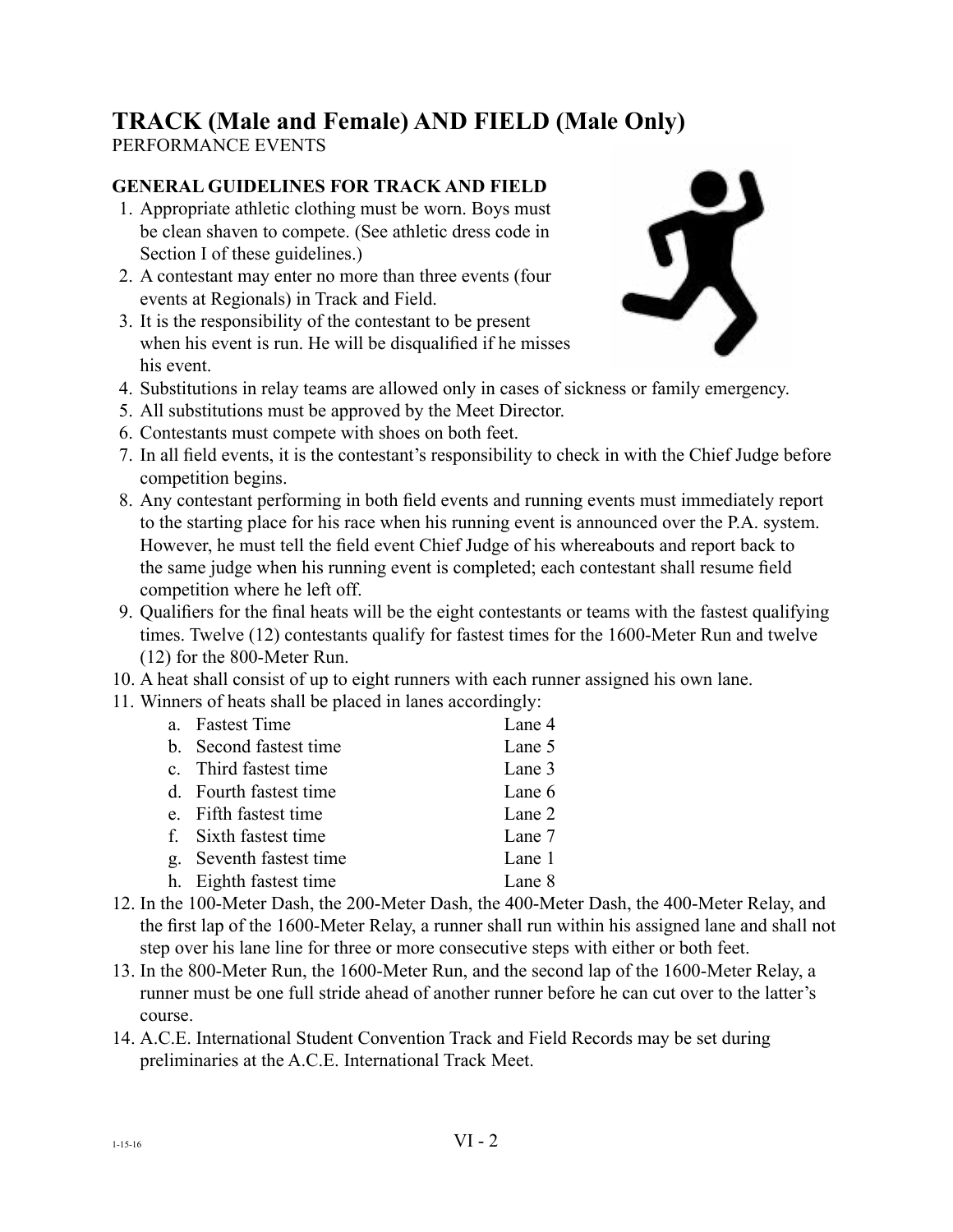- 15. All field measurements are to be recorded to the nearest 1/4 inch except in the high jump where the measurements will be recorded, by the judges, to the nearest 1/2 inch. Times are to be recorded to the nearest 1/10 second.
- 16. Starting blocks may be used for any race. It is the responsibility of a fellow teammate to remove the blocks immediately after the race has begun.
- 17. In all events that involve measuring (except high jump), ties by identical measurements shall be separated by the second best performance of the tying contestants. If a tie still exists, it shall be decided by the third performance.
- 18. Spectators and coaches are not allowed on the track field.
- 19. Contestants may wear watches during competition.
- 20. IMPORTANT: The Regional Convention reports the winning time and distance for each contestant at the Regional Convention on CF52 to the International Convention Office.

For more specific rules for Track and Field, please refer to the *Track and Field Rule Book*  published by:

National Federation of State High School Associations NFHS Customer Service P. O. Box 361246 Indianapolis, IN 46236-5324 (800) 776-3462 Fax: 317-899-7496 Email: **[nfhsorder@sportg.com](mailto:nfhsorder@sportg.com)** Website: **[www.nfhs.com](http://www.nfhs.com/p-1026-2018-track-field-rules-book.aspx)**

In case of a conflict of rules, the A.C.E. guidelines have precedence.

#### **TRACK AND FIELD ORDER OF EVENTS**

 100-Meter Dash 800-Meter Run Track events. 400-Meter Relay 1600-Meter Relay

1600-Meter Run This order is given for 400-Meter Dash your information in selecting 200-Meter Dash your participation in

#### **RELAYS** (400-, 1600-Meter) (Male and Female) PERFORMANCE EVENT

- 1. Each relay team must consist of four members.
- 2. Relay runners must be dressed in uniformity; all four runners must be dressed alike.
- 3. Each member must run at least one, and no more than one, leg of the relay.
- 4. A baton must be carried and passed, not thrown, in succession to each runner.
- 5. In each relay, a runner must pass the baton to the next runner inside the 20-meter passing zone. Passing of the baton before the baton reaches the zone or after it goes beyond the zone,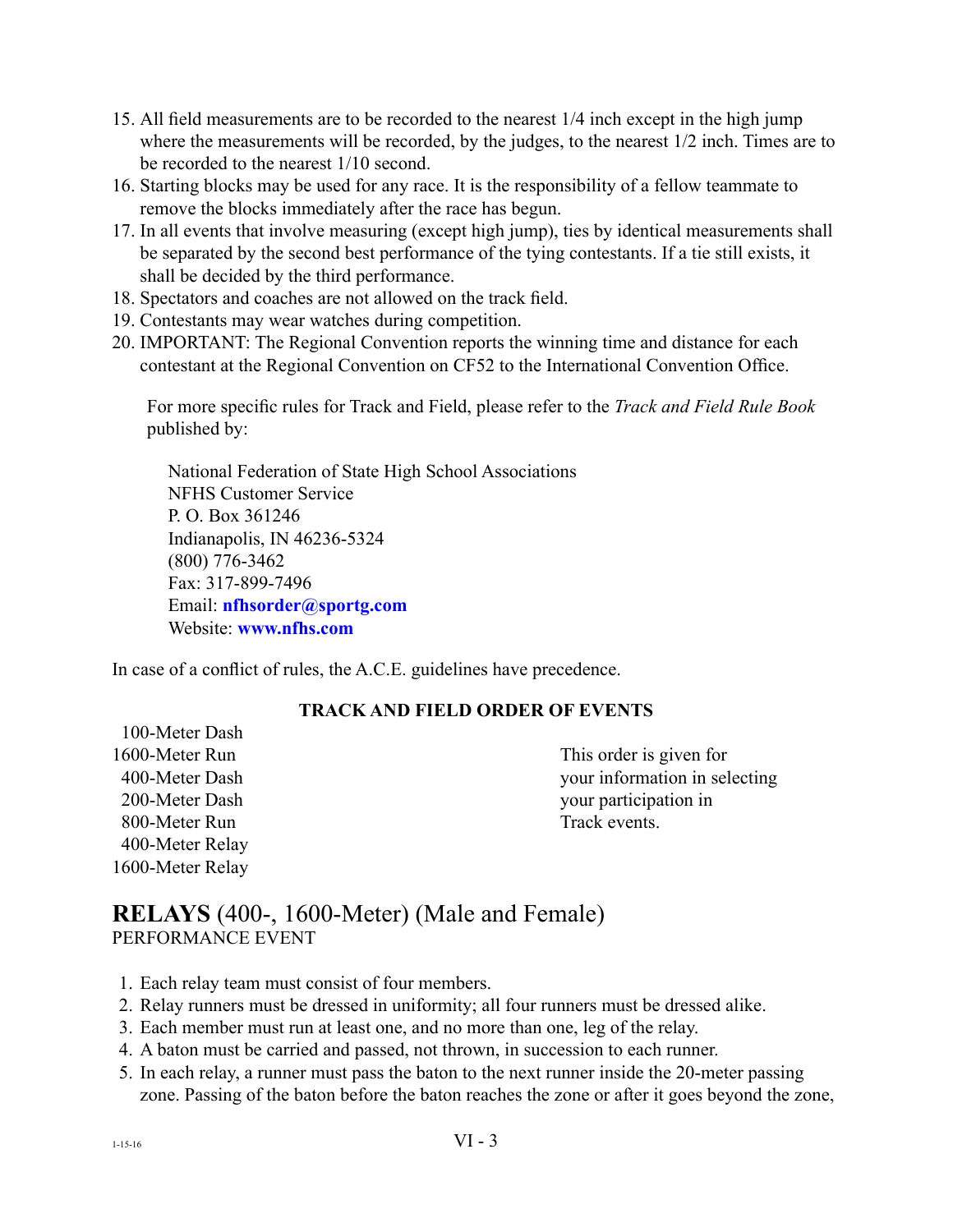disqualifies that team.

- 6. After passing the baton, runners must continue in their lane so as not to interfere with others.
- 7. The baton must be carried by hand.
- 8. If any member of a relay team runs any part of the race without a baton, his team shall be disqualified.
- 9. A dropped baton must be recovered by the runner who dropped it, without interfering with other runners. If a baton is dropped in the passing zone, either runner of the same team in the zone may recover the baton. Disqualification occurs for interfering with another runner.
- 10. A member of a relay team may not run outside the passing zone to take the baton from a fallen member.
- 11. A runner who is to receive the baton may start his running no more than 10 meters outside the 20-meter passing zone. A runner may also start his running anywhere inside the 20-meter passing zone.
- 12. In the 400-Meter Relay, the runners must remain within their lanes throughout the race.
- 13. A 400-Meter Relay team shall consist of 4 runners, each running approximately 100 meters.
- 14. A 1600-Meter Relay team shall consist of 4 runners, each running approximately 400 meters.
- 15. In the 1600-Meter Relay, one lap must be completed before any runner may move to an inside lane. The curve judge of the final leg of the race shall arrange the runners from the inside lane out according to the order of the upcoming runners as they round the curve.

#### **Contestants should select events carefully so they will not be competing in a back-toback situation; i.e., 400-Meter Relay followed by 1600-Meter Relay.**

### **HIGH-JUMP** (Male Only)

PERFORMANCE EVENT

- 1. Before competition, each contestant may take one trial jump at the starting height (4' 6") for all contestants. Each contestant is allowed three (3) attempts at each height to clear that height. A third failed attempt eliminates the contestant.
- 2. A successful jump is one in which a jumper clears the crossbar without knocking the crossbar off the uprights. An unsuccessful attempt is one in which the contestant knocks the crossbar off with any part of his body or clothing.
- 3. A legal jump is one in which the jumper takes off or jumps from one foot.
- 4. Contestants reporting late will have to begin jumping at the present bar height.
- 5. A high jump crossbar shall be raised two inches at a time until the height of 4' 10" is reached. From then on, the height shall be raised one inch at a time until six contestants remain. At that point, the height shall be raised one-half inch at a time.
- 6. A contestant may pass at any height. Once he has begun his jumping at any height, he may not pass that height.
- 7. A record of failures and successes shall be marked for all contestants. A zero will stand for a miss, an X will stand for a successful attempt, and a P will stand for a pass. (See example below.)

Example:

|                     | 5'0''  | 5'2"      | 5'4" | 5'6''       |
|---------------------|--------|-----------|------|-------------|
| J. Michael Kindhart |        | $0 \t0 X$ |      | $0 \t0 \t0$ |
| $1 - 15 - 16$       | VI - 4 |           |      |             |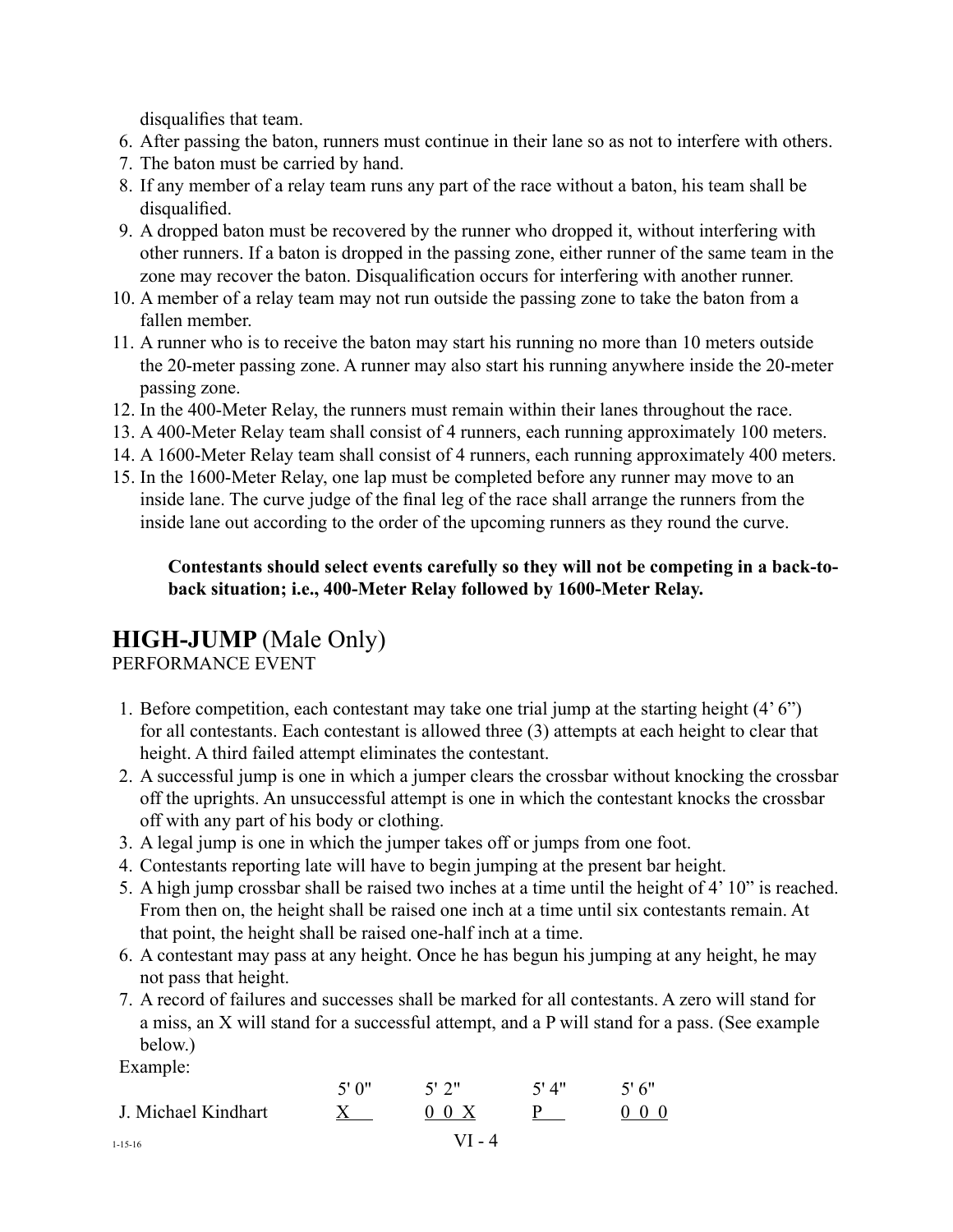- 8. A try at a height shall be scored when any contestant touches the crossbar, upright supports, or landing area on any official run.
- 9. The winner shall be the person who has made the highest jump. In the case of a tie, the person with the least number of misses shall be declared the winner. If any contestants still remain tied, a jump-off shall occur and be judged again on fewest misses or highest height.
- 10. After all other contestants have failed, the one contestant left has the right to continue jumping until he has three consecutive misses.

# **RUNNING LONG JUMP** (Male Only)

PERFORMANCE EVENT

- 1. Each contestant is allowed three jumps.
- 2. Before competition starts, each contestant is allowed two practice jumps.
- 3. A foul jump occurs when the take-off extends past the scratch line. The edge of the take-off board nearest the landing pit shall be the scratch or foul line.
- 4. A foul jump occurs if the contestant touches any area outside the landing pit during his jump or if he runs through or past the pit after having begun his approach.
- 5. Measurements shall be made at right angles to the scratch line from the nearest break in the landing pit made by the contestant's feet, hands, body, or clothing.
- 6. The landing pit must be raked smooth by an official following each jump.
- 7. All jumps are to be recorded by the Chief Judge.

## **SHOT-PUT** (Male Only)

PERFORMANCE EVENT

- 1. Athletic Director will provide the twelve-pound shot.
- 2. Before competition starts, each contestant is allowed two practice puts.
- 3. The contestant with the longest put shall be declared the winner.



- 4. Each contestant is allowed three puts. They are to be taken in succession or in rotation with the other contestants. The contestant may choose one of these two ways.
- 5. A legal put must be made with one hand. During the attempt, the shot must not drop to the shoulder and must be kept in close proximity to the jaw.
- 6. A legal put must land in the designated area. The contestant's foot must not touch the outof-bounds circle or, if using a stop-board, the top surface area of such stop-board. Any area outside the circle is also illegal until the put has been marked by the officials.
- 7. All puts by each contestant are to be recorded.
- 8. It is not a foul if any part of the contestant swings outside the circle without touching the ground.
- 9. See the *National Federation Handbook for Track and Field* for the correct way to measure a put. (For complete address, see page VI-3.)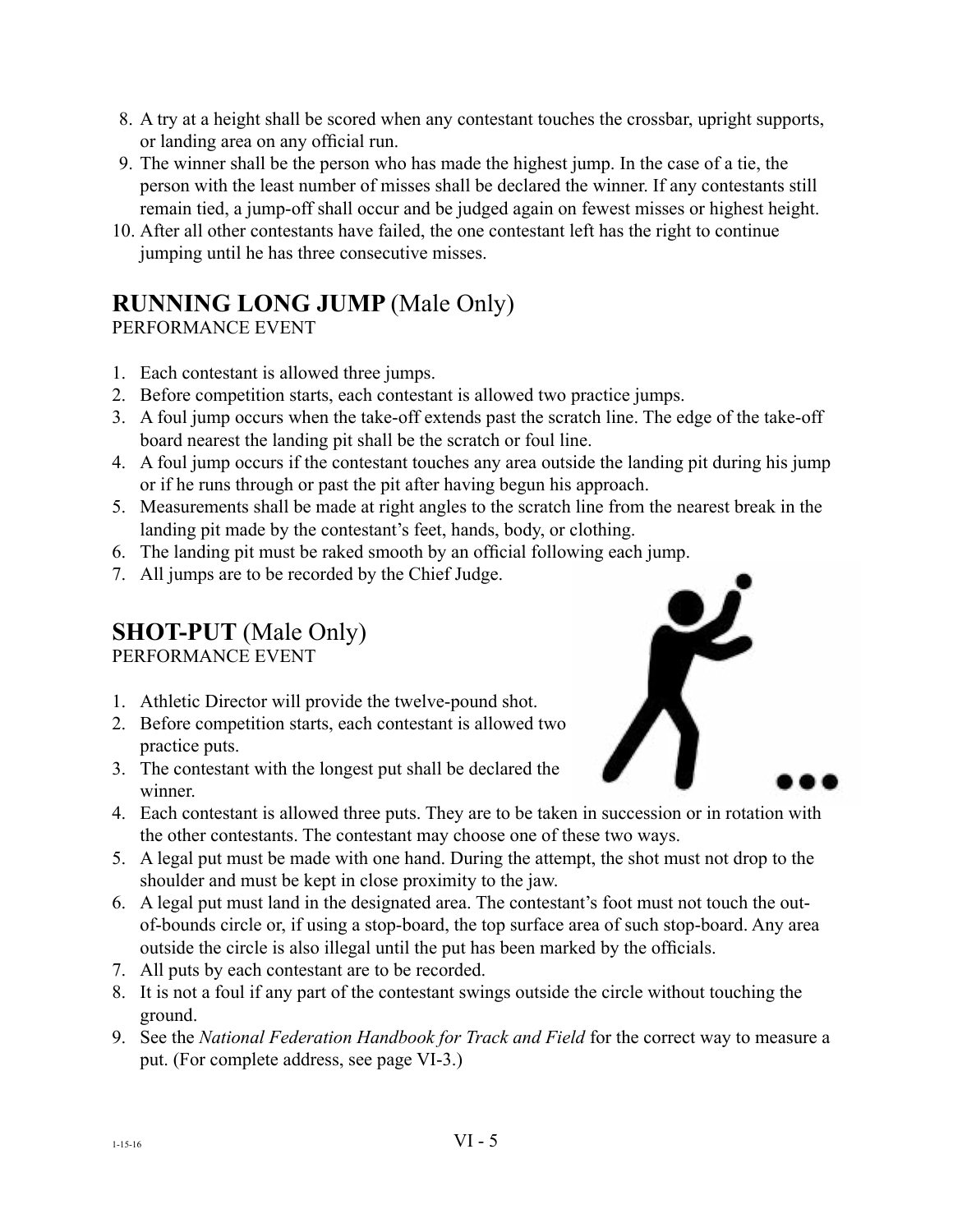## **DISCUS** (Male Only)

PERFORMANCE EVENT

- 1. Athletic Director will provide the standard size (3 lb. 9 oz. and 8 1/4" to 8 5/16" diameter) rubber discus.
- 2. The contestant is allowed two practice throws.
- 3. The contestant with the longest of three throws will be declared the winner.
- 4. The contestant may not leave the designated throw circle during his event.
- 5. Items 6, 7, 8, and 9 under "Shot-Put" as applicable.



# **SOCCER KICK** (Male Only)

PERFORMANCE EVENT

Soccer Kick competition will be conducted as an elimination event in a similar manner as High Jump.

#### **Rules**

- 1. A standard #5 soccer ball must be used by all contestants. The Convention Director shall provide a regulation ball and net.
- 2. The ball must be properly inflated and will be checked by the Event Director.
- 3. Athletic shoes without hard toes are required.
- 4. A kicking tee must not be used.
- 5. A successful kick is one that passes into the net without touching the ground. It must be in flight when it passes over the goal line.
- 6. Contestants are permitted two "warm-up" kicks.
- 7. Contestants can take no more than two approach steps.
- 8. Contact with the ball constitutes a kick.
- 9. A group of contestants will start at 10 yards.
- 10. Contestants must report at the scheduled time and continue until eliminated. Contestants reporting late for competition will begin where the ball is currently placed.
- 11. Each contestant is allowed three tries at that distance. They may pass if they so desire.
- 12. After all contestants have either passed or attempted the kick, the ball is moved back 5 yards. Rule #11 then applies again.
- 13. Continue the above process until a winner has been determined.
- 14. A record of failures and successes shall be marked for all contestants. A zero will stand for a miss, an X will stand for a successful attempt, and a P will stand for a pass. (See example below.)

Example:

|                | $20$ yds | $25$ yds | $30 \text{ yds}$ $35 \text{ yds}$ |
|----------------|----------|----------|-----------------------------------|
| Racer Loyalton |          | 00X      | 000                               |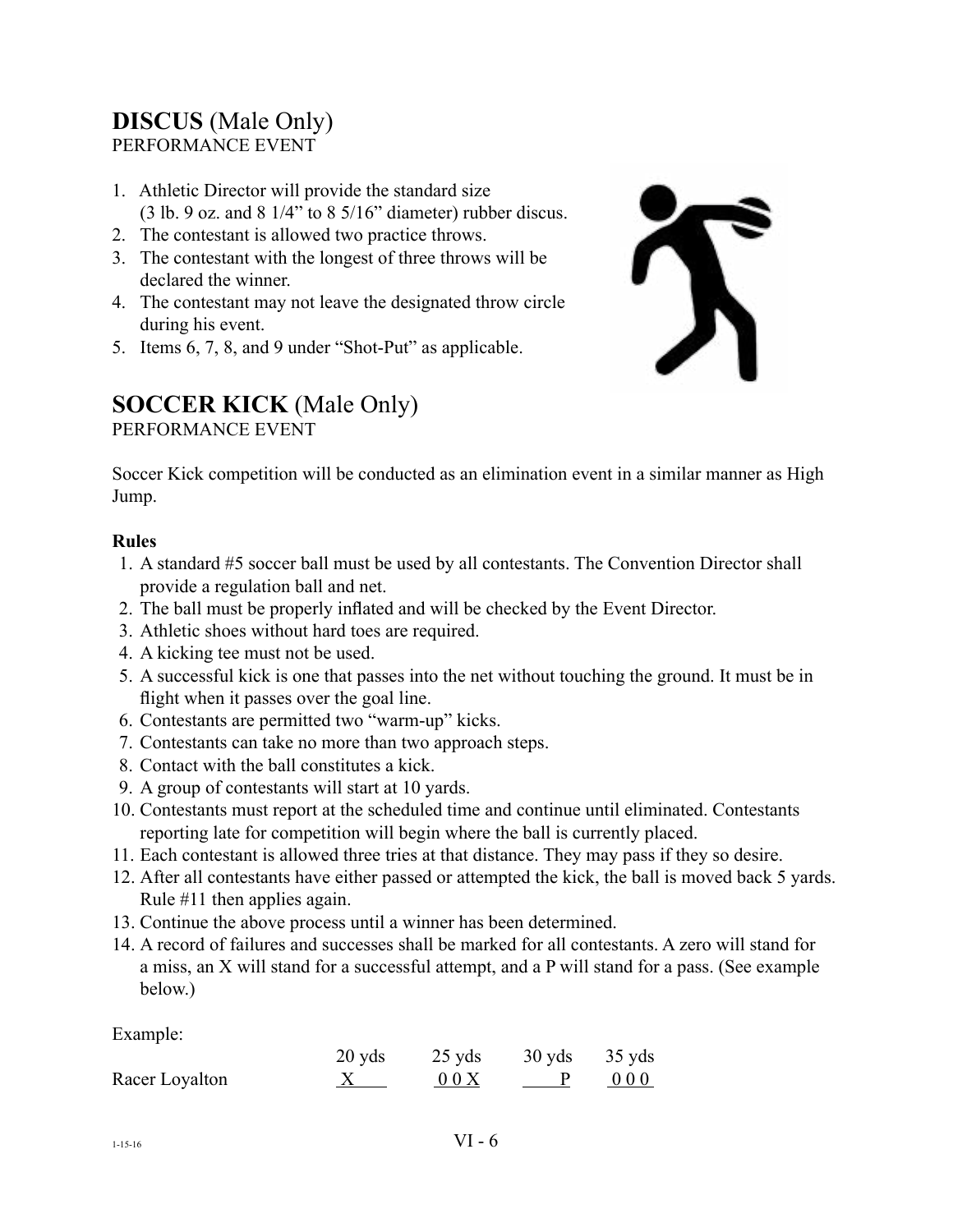- 15. The winner shall be the person who has made a successful kick from the longest distance. In the case of a tie, the person with the fewest misses shall be declared the winner. If any contestants still remain tied, a kick-off shall occur and be judged again on fewest misses or longest kick.
- 16. After all other contestants have failed, the one contestant left has the right to continue kicking until he has three consecutive misses.

### **PHYSICAL FITNESS AWARD** (Male Only)

PERFORMANCE EVENT

#### **Pull-Up**

- 1. Standing with the bar adjusted to at least eight (8) inches beyond extended arm, grasp bar with back of the hand toward the contestant.
- 2. Flex arms, raise body, touch chin to bar; return to starting position.
- 3. Move upward and downward with body in extended position.
- 4. The contestant will be allowed five minutes to perform as many pull-ups as possible without stopping.

#### **Pushup**

- 1. Front lying, palms of hands flat on floor and approximately one (1) foot from ears directly to side of head.
- 2. Straighten arms to lift body.
- 3. Chest must touch floor for each completed movement.
- 4. Body must remain in a rigid position during the upward push and downward motion.
- 5. The contestant will be allowed five minutes to complete as many pushups as possible without stopping.

#### **Sit-Up**

- 1. Back lying, legs bent at least 90° angle, feet together flat on floor, arms folded across the abdomen without holding shirt.
- 2. Sit up and touch the knees with the folded arms without holding shirt.
- 3. Keep arms folded, hands on opposite biceps, resting on your chest in the down position and extended to touch the top of the knee on the upward movement. Buttocks must stay in contact with ground.
- 4. The Event Judge will assign a "buddy" who will hold the contestant's feet against the floor.
- 5. The contestant will be allowed ten minutes to perform as many sit-ups as possible without stopping.

#### **Rules**

- 1. The contestant must do the exercises in the following order (1) pull-ups, (2) pushups, and (3) sit-ups.
- 2. The student will be required to reach a standard in the first two stations of physical fitness in order to continue in the event: 6 pull-ups and 25 pushups.
- 3. Only 60 seconds will be allowed between exercises.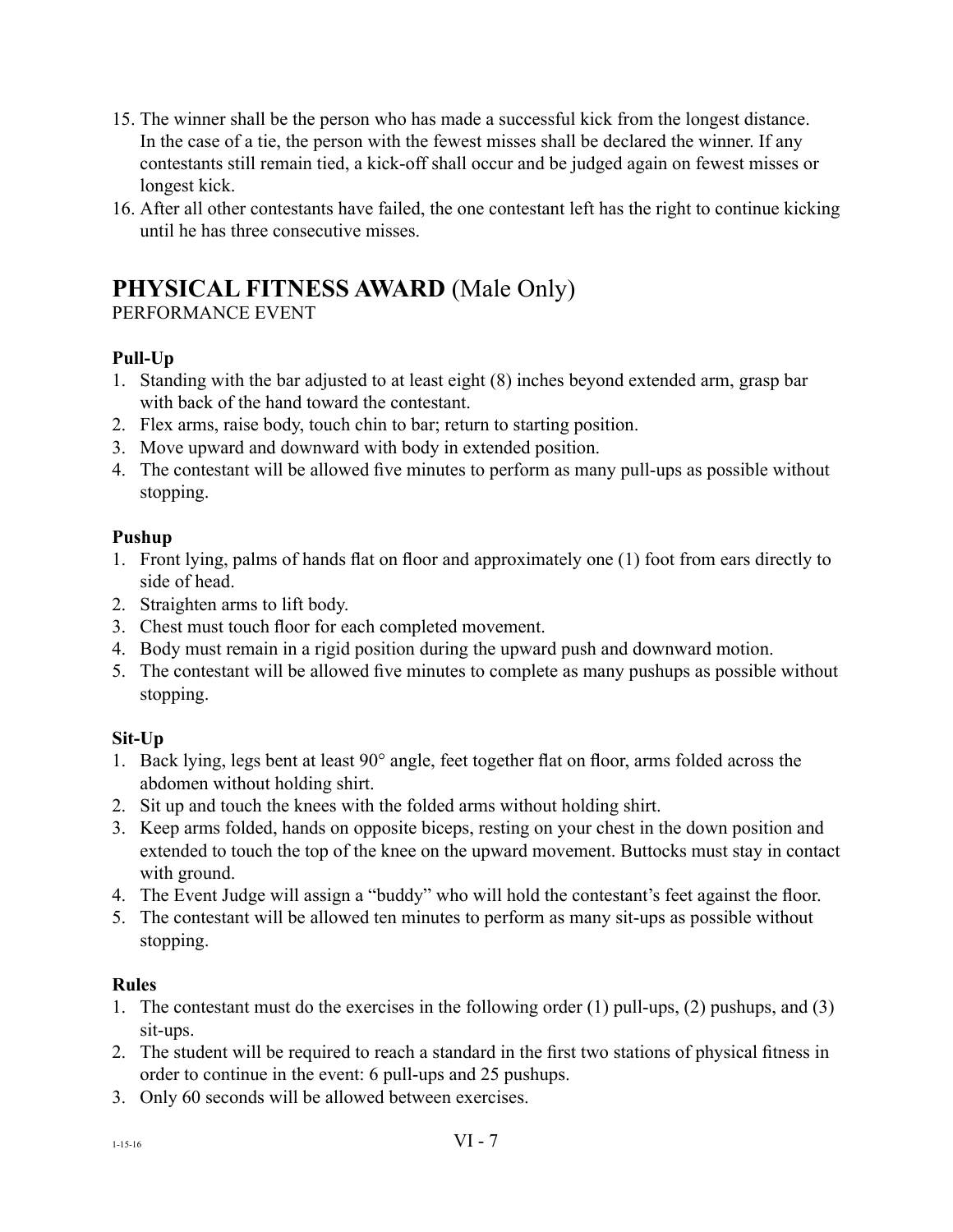4. A judge will count the number of correct exercises performed. The judge will "warn" the contestant of the first improper movement; count will stop at the second improper movement or when time is up.

#### **Scoring**

Pull-Ups - 1 point each Pushups - 1/2 point each Sit-Ups - 1/3 point each

The contestant with the highest total points shall win first place. Subsequent places will be determined by total points of each contestant.

Physical Fitness competition is counted as one of the three athletic events in which a male contestant is allowed to compete.

#### **BASKETBALL** (Male Only) ELIMINATION/PERFORMANCE EVENT

#### **Team**

A team shall consist of five (5) players minimum to ten (10) players maximum. A team will not be permitted to start a game with less than 5 members. Only players, two coaches, and one statistician are allowed on the team bench.



#### **Uniform**

Each team is to be in a standard uniform (every member dressed alike). Each player's shirt is to be numbered on both front and back with a solid color number contrasting with the color of the shirt. The number on the back shall be at least six inches (6") high and the number on the front shall be at least four inches (4") high. Teams with similar colors will wear pullovers. NOTE: Any number, one or two digits, cannot exceed "5." (Please refer to SECTION I for guidelines on attire.)

#### **Choice of Ends**

The team representing the smaller school (age 13 and older students) shall have the first choice of ends. Teams shall change ends at the half. Benches will be assigned by the Director.

#### **A Game**

A game shall consist of two, eight-minute periods separated by a five-minute half time. A game shall be won by the team having scored the most points by the end of sixteen minutes of playing time. Winning teams advance. Winning team coach takes game report, with score of game, to the check-in table for the next assigned game time. Losing teams are eliminated, unless needed to determine third through sixth place. Regional Conventions may play double elimination, if time permits. The time rules are to be used for the entire tournament, even championship games at International Student Convention and Regionals.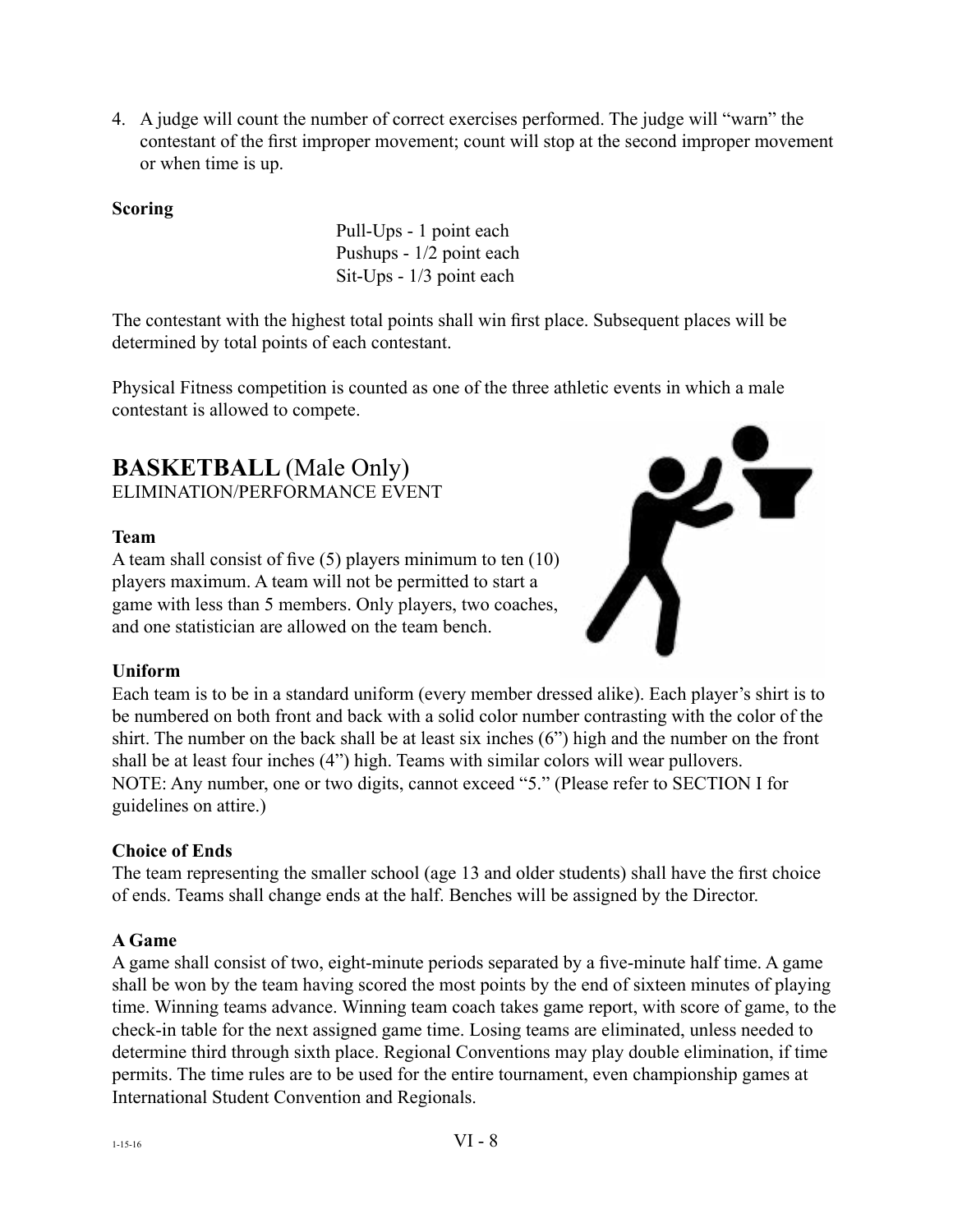#### **Warm-Up Time**

Each team will have at least five (5) minutes of warm-up time, unless it is game time; then present team may take the court to warm-up.

#### **Time-Outs**

Each team is given two (2) full one minute time-outs and two (2) thirty second time-outs per game.

#### **Overtime**

Three (3) minutes duration, each team will be allowed one additional time out.

#### **Fouls**

Three personal fouls per game disqualify a player. Bonus (1 and 1) foul shots on  $4<sup>th</sup>$  through  $6<sup>th</sup>$ team fouls in each half. Double bonus, shoot 2 foul shots on the 7th and subsequent team fouls in each half.

#### **Technical Fouls**

Technical fouls are also counted as personal fouls and team fouls. Bad language will result in a technical. Coaches and/or players will be removed for the rest of the half for a negative attitude technical. If a coach or player receives a second technical foul, then he is eliminated for the rest of the game and tournament.

#### **Rules**

For general rules, see the National Federation of State High School Association's Basketball Rules Book (contact information on page VI-3). ISC rule states that any team that is 45 minutes or more late for their scheduled game will forfeit their match.

#### **Table Help**

Each team must provide one person to help with the score table for each game played.

#### **Cheering**

Teams are not permitted to have cheerleaders.

# **TABLE TENNIS SINGLES** (Male-428) (Female-450)

ELIMINATION/PERFORMANCE EVENT

#### **Table Tennis Uniforms**

Male and Female - Appropriate athletic clothing must be worn for all games. (See athletic dress codes in SECTION I of these guidelines for male and female requirements.)



#### **The Racket**

The racket may be any commercially produced paddle with rubber sheets. The rubber sheets must completely cover the side or sides being used to strike the ball. There can be no holes or damaged portions on the rubber sheets. (Sandpaper, cloth, or bare wooden surfaces are not allowed.)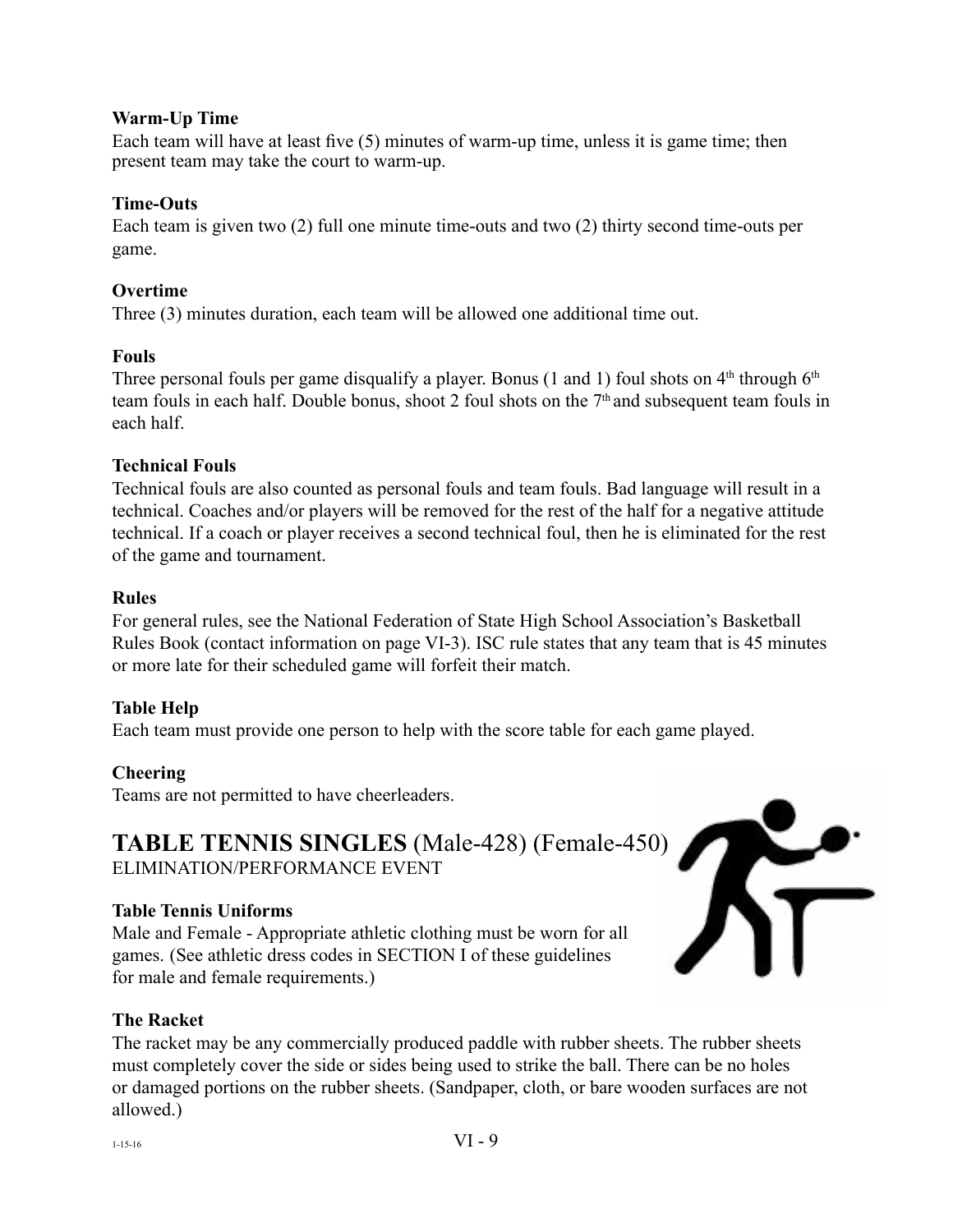#### **The Choice of Ends and Service**

The choice of ends and the right to be server or receiver in the first game of every match shall go to the younger player, provided that, if he chooses the right to be server or receiver, the other player shall have the choice of ends, and vice versa. Following the first game, the players then switch sides, and the first server of the first game becomes the first receiver of the second game. If a third game is required, the procedure will be the same as the first game.

#### **Warm-Up**

Because of a limited time schedule, warm-up may be no longer than two (2) minutes on the game table.

#### **Game and Match**

Games will be played to 11. A match is best two-of-three games. After each 2 points have been scored, the receiving player shall become the serving player and so on until the end of the game, unless both players score 10 points. When the score is tied at 10, the serve will alternate after each 1 point until a player wins by 2 points. From quarterfinals on (if time permits), a match may consist of the best three-of-five games.

#### **Rules**

During the course of a match, coaching is not permitted during a game but can be done between games, if it does not delay the next game. Because of the time limitations, play should be continuous. In the final match, play should likewise be continuous throughout, except that either opposing player is entitled to claim a repose period of not more than five minutes duration between the second and third games of a three-game finals match. Any other circumstances requiring a delay in play, be it injury, equipment problems, or other, **shall be considered and ruled on by the Chief Judge.**

Judge will call score before each serve. A serve made prior to score called will be a let and will be played over again. Contact with the ball must be above the table level and behind the end line (not sides) on a serve. The judge must be able to see the ball at all times. The server must hold ball in OPEN PALM and toss ball up during the serve. If a player fails to strike the ball after it has been tossed up for service, the receiver gets the point. The player shall lose a point IF his free hand or body disrupts playing surface. Instruct the players to check with the head judge before leaving the room after each match.

For general rules, you should consult those adopted currently by USA Table Tennis (USATT, formerly USTTA). For a current copy of USATT rules, contact USATT at the following address.

USA Table Tennis One Olympic Plaza Colorado Springs, CO 80909 Phone: (719) 866-4583 FAX: (719) 632-6071 Email: **[usatt@usatt.org](mailto:usatt@usatt.org)** Website: **[www.usatt.org](http://www.usatt.org)**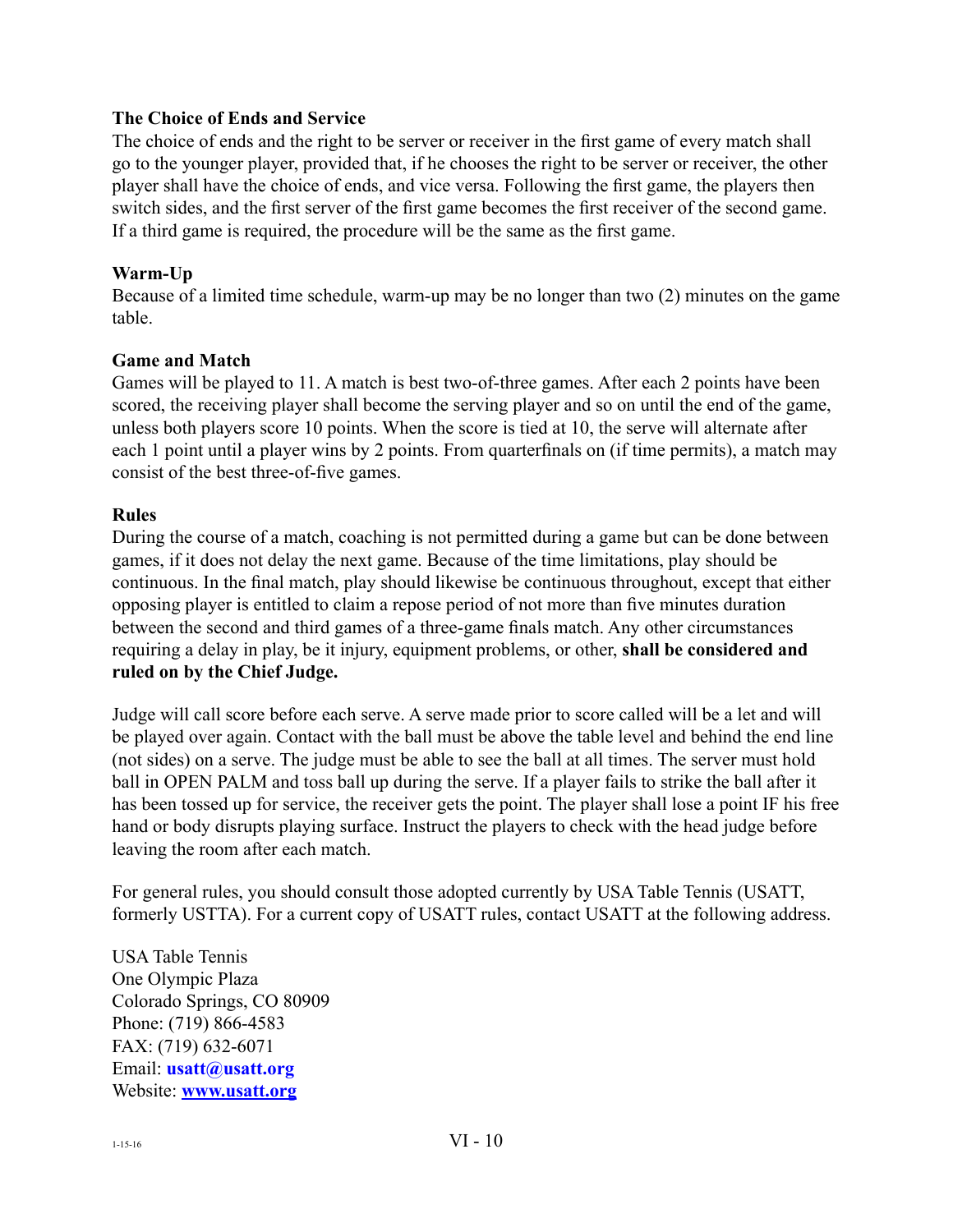#### **TENNIS SINGLES** (Male-431) (Female-454) ELIMINATION/PERFORMANCE EVENT

#### **Tennis Uniforms**

Male and Female - Appropriate athletic clothing must be worn for all games. (See athletic dress code in SECTION I of these guidelines.)

#### **The Racket**

The racket may be any commercially produced racket.

#### **The Choice of Ends and Service**

The choice of ends and the right to be server or receiver in every match shall go to the younger player, provided that, if he chooses the right to be server or receiver, the other player shall have the choice of ends, and vice versa.

#### **A Game**

It takes four (4) points to win a game unless the game reaches deuce, in which case play continues indefinitely until one player gets two (2) points ahead.

#### **A Set**

A regular set shall consist of six (6) games. A short set begins play at two (2) games all. The 12-point tie breaker will be used in all sets that reach six (6) games.

#### **A Match**

A match shall consist of two (2) of three (3) short sets, except for finals. Finals matches shall consist of the best of two (2) out of three (3) regular sets.

#### **The 12-Point Tie Breaker**

Player A, having served the first game of the set, serves the first point from the right court. Player B serves points 2 and 3 (left and right). Player A serves points 4 and 5 (left and right). Player B serves point 6 (left) and, after players change ends, point 7 (right). Player A serves points 8 and 9 (left and right). Player B serves points 10 and 11 (left and right). Player A serves point 12 (left). A player who reaches 7 points during these first 12 points wins the game and set. If the score has reached 6 points all, the players change ends and continue in the same pattern until one player establishes a margin of two (2) points, which gives him the game and set. Note that players change ends every six (6) points. For a following set, the players change ends and player B serves the first game.

#### **Rules**

For general rules, see the *U.S. Tennis Associations Rule Book*. It may be ordered from the following address or through your local bookstore.

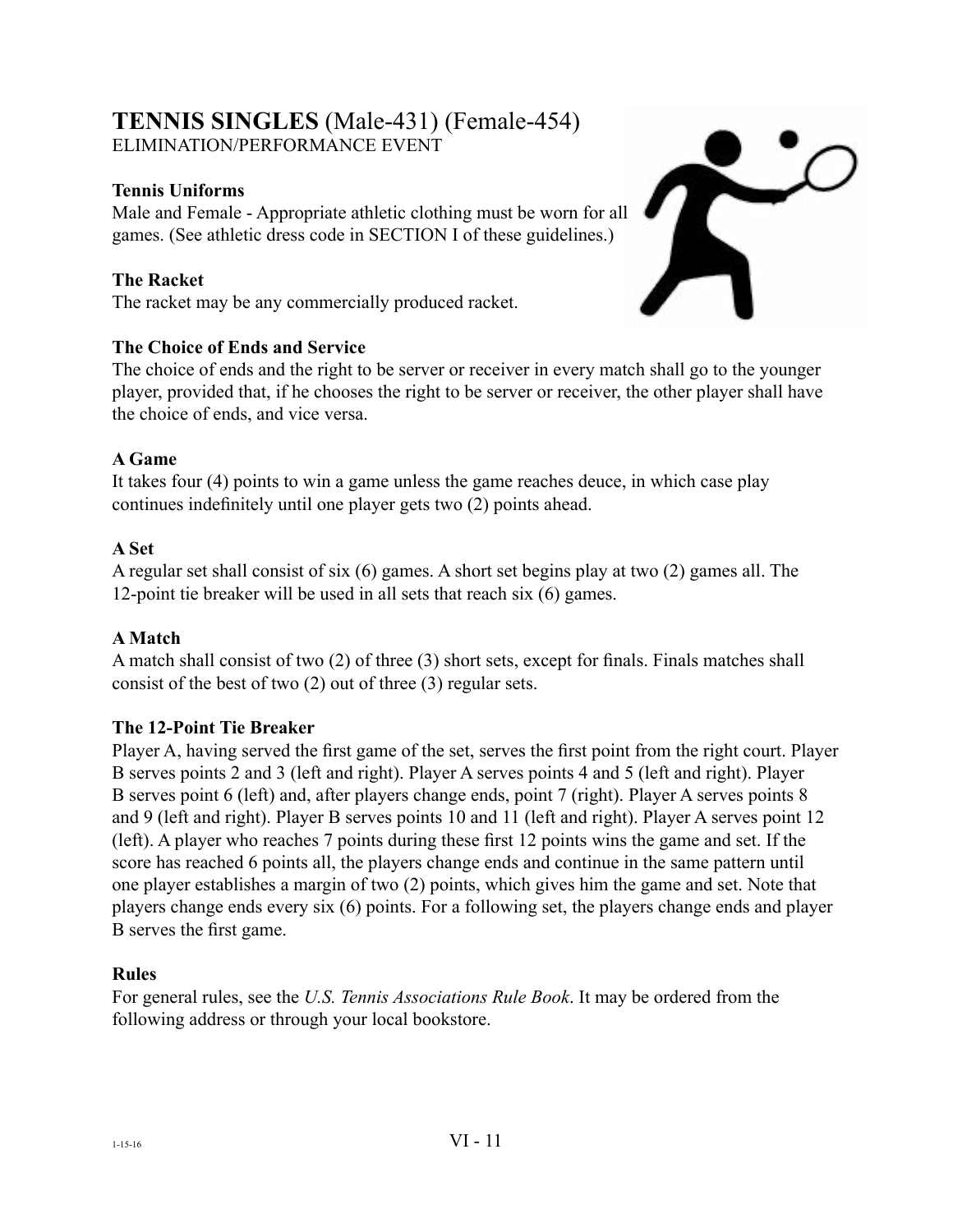USTA Online Store Attn: Orders 2605 E. Oakley Park Road, Ste. C Commerce Township, MI 48390 1-800-677-0275 Fax: (248) 737-6944 Email: **[support@USTAshop.com](mailto:support@ustashop.com)** Website: **[www.usta.com](http://www.usta.com)**

#### **VOLLEYBALL** (Female Only) ELIMINATION/PERFORMANCE EVENT

It is recommended that teams learn to play "power volleyball" as opposed to an open-handed "beach ball" type of game. The *Volleyball Rules Book,* published by the National Federation of State High School Associations, gives more precise rules and regulations. You must obtain the latest edition of these rules as they are subject to change each year. To order, call or write to the address given on page 3 of this Section.



#### **Players**

A team must have a minimum of six (6), maximum of twelve (12) members to compete. A team shall consist of six (6) players to begin a match. Only players, two coaches, and one statistician are allowed on the team bench.

#### **Uniforms**

Each team is to be in a standard uniform (every member dressed alike). Each player is to be identified by a number on the uniform top that is not a duplicate of a teammate's number. It is recommended that a 2-inch number be placed on each sleeve near the shoulder seam. A 4-inch number shall be located on the upper front of the uniform top and placed so that the top of the number is no more than 4-inches down from the shoulder seam. The number on the back of the uniform top shall be at least 6-inches high. (See female athletic dress codes in SECTION I of guidelines for requirements.)

#### **Game and Match**

Rally scoring is to be used to keep score. Points are awarded on each play regardless of which team serves. The let (net) serve shall be allowed, and play shall continue provided net contact is entirely within the net antennas. Matches are two  $(2)$  out of  $(3)$  games. The 1<sup>st</sup> two games are played to 25 with a cap of 30 (this means if a game is tied 29-29, the next point wins). The 3rd game is played to 15 (with no cap and the first to 15 wins).

#### **Playing Area**

Before a match begins (and before the third game of a match if necessary to determine the winner of a match) the team from the least total pupil enrollment (age 13 and older students) shall have the choice of serving/receiving **or** from which court they will serve.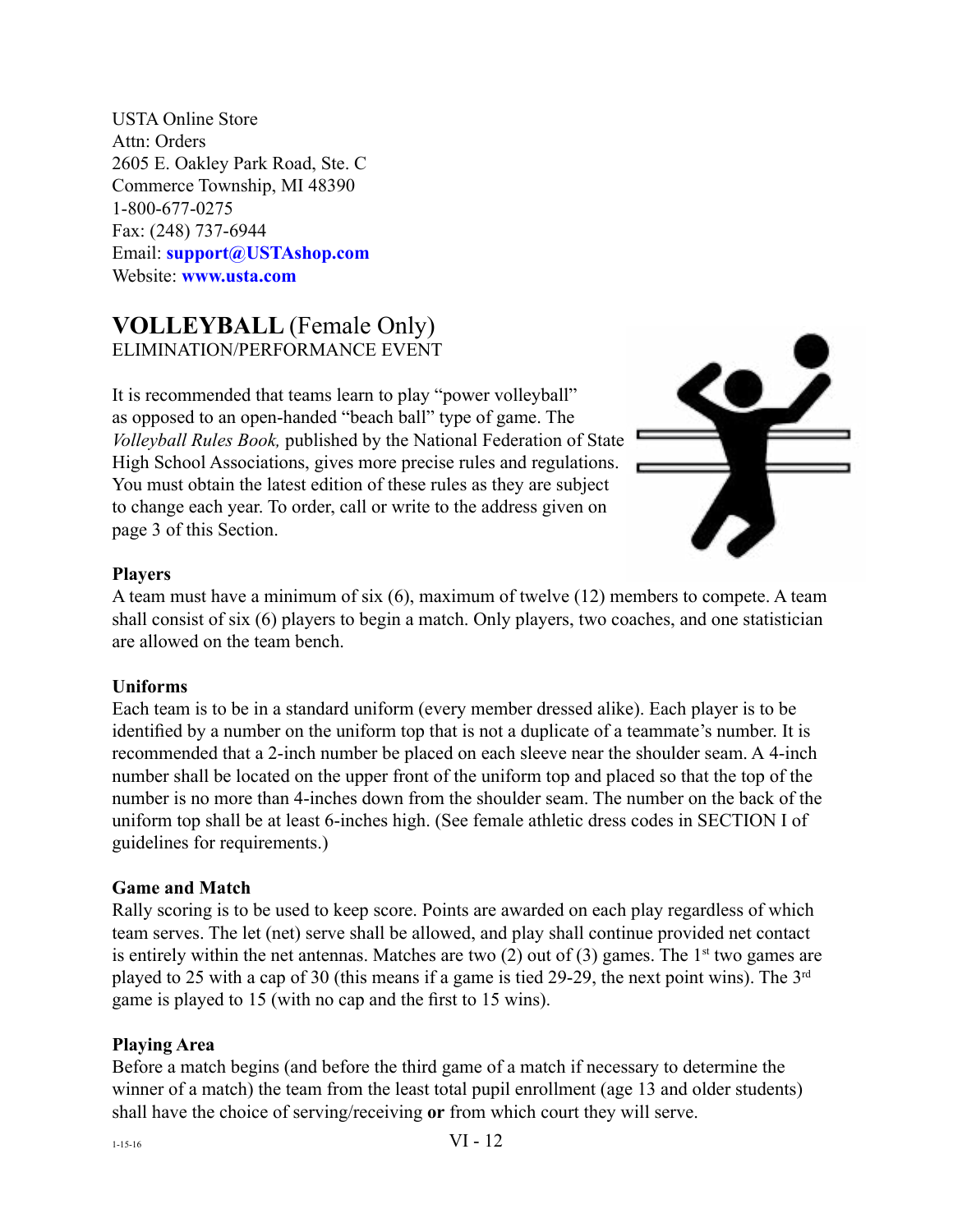#### **Table Help**

Each team must provide one person to help with the score table and provide one person to line judge for each game played.

#### **Warm-Up Time**

Each team will have at least five (5) minutes of warm-up time, unless it is game time; then present team may take the court to warm-up.

#### **Substitution**

The coach may make a request for substitution when the ball is dead. The referee will report the change to the scorer and then signal the substitute to enter the game. The incoming player must take the position in the serving order of the player replaced.

Correct substitution procedure is covered in Rule 10 of National Federation's *Volleyball Rules Book*. It includes the number of entries a player is allowed; substitution for an injured/ill player before and during a game; and illegal, improper, and abnormal substitutions.

#### **Rotation**

When a team loses its serve, the team receiving the serve rotates one position, clockwise.

#### **Player Actions**

**Pass** A play in which the ball is hit into the air so that another player can get into position to contact the ball.

- 1. Forearm pass a controlled skill, generally used as a team's first hit in which the ball rebounds from the forearms of the receiver to a teammate.
- 2. Overhead pass (setting action) two-hand finger action directing the ball to a teammate.
- 3. Set two-(or one-) hand finger action directing the ball to an attacker.
- 4. Dig an underhand or overhead defensive saving skill in which the ball is contacted by the forearms, fists, or hands.

**Attack** Any play adding force and/or direction to the ball with the intention of returning the ball to the opponent. A team's third hit is always considered an attack.

- 1. Spike an attack play in which the ball is forcibly hit into the opponent's court with a onehand overhead motion.
- 2. Tip/Dink a fingertip attack on the ball which directs the ball into the opponent's court.
- 3. Dump a fingertip attack most commonly used by a setter on the second hit.
- 4. Overhead pass two-hand finger action directing the ball over the net.

**Block** A play approximately arm's length from the net in which a player, whose hand is raised above the head, contacts the ball near the top of the net in an attempt to:

- 1. Prevent the ball from crossing the net, including a served ball.
- 2. Return the ball immediately.
- 3. Deflect the motion of the ball.

A block may involve wrist action provided there is no prolonged contact. (Sometimes more than one player is involved in the play as described above.)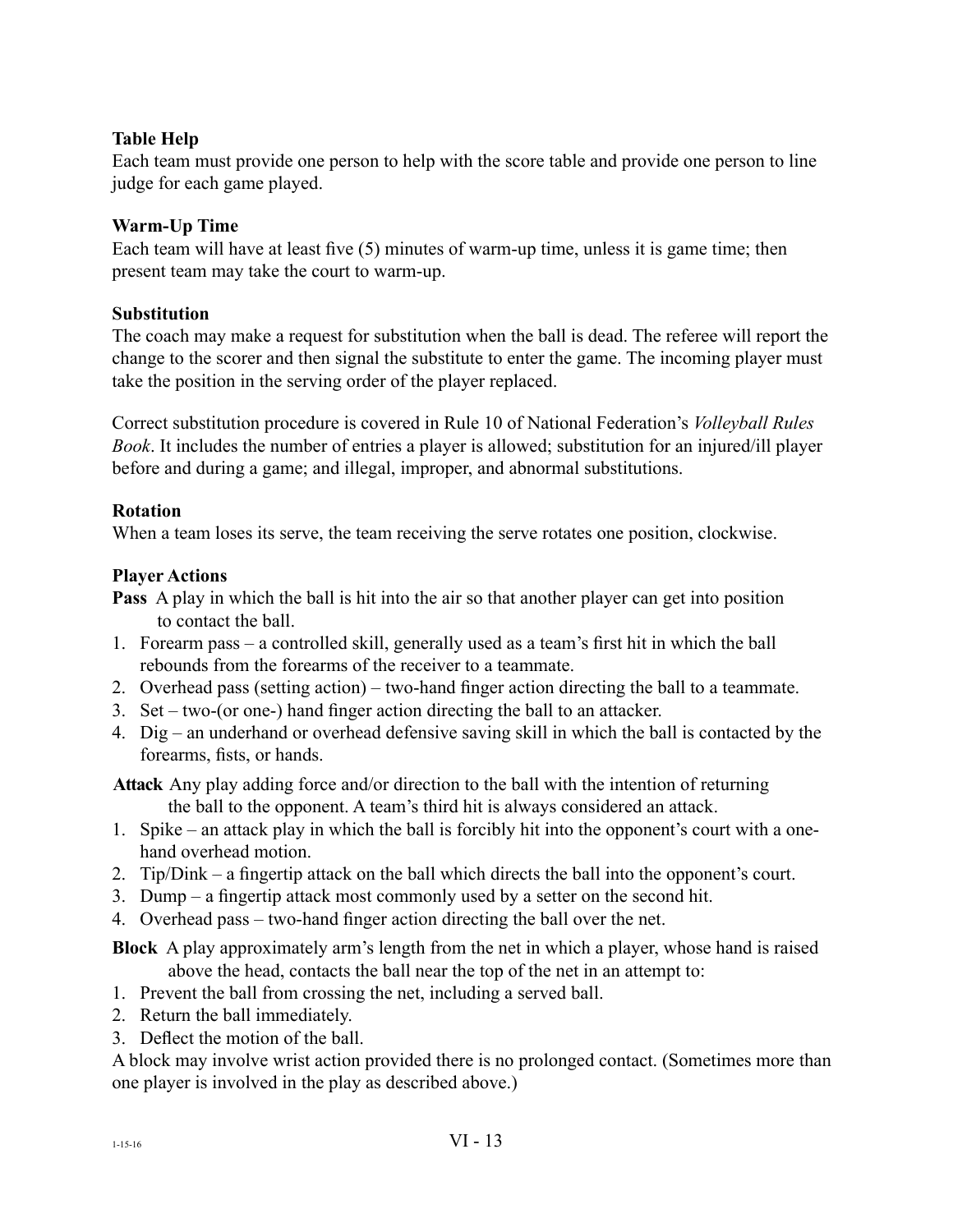#### **Time-Outs**

Requests for time-out shall be made by the coach or playing captain only during dead balls but not after the referee has signaled for the next serve.

Charged time-outs shall not exceed 60 seconds, and each team is limited to two time-outs per game. Requests for additional time-outs shall not be honored and shall be penalized by point or side-out. Time-outs may be taken consecutively without play between them. A time-out requested prior to the start of the game shall be honored.

An additional time-out shall be permitted each team when the score is 25-25.

#### **HINTS FROM THE VOLLEYBALL JUDGES**

A good volleyball team is proficient in the bump, set, and spike.

A powerful serve is not as important as a consistent one. You can't score a point if you don't get the ball over the net.

Remember that, although the matches at Internationals will be scheduled for a precise time, you should keep in close contact with the competition in case of unexpected schedule changes.

**Read the latest edition of the National Federation's Volleyball Rules Book carefully; many helpful situations are discussed** (contact information on page VI-3).

# **ARCHERY** (Male and Female)

PERFORMANCE EVENT

#### **Classes**

- Unlimited Free Style (Male-436) (Female-445)
- Limited Free Style (Male-437) (Female-446)
- Bare Compound Bow (Male-438) (Female-447)
- Traditional Instinctive (Male-439) (Female-448)

(No student may enter more than two archery events.)



#### **Unlimited Free Style**

This class will be reserved for the top archers. To compete in this class at Internationals, a student must score a minimum of 160 points out of a possible 240 at the regional level. Verification of this score, signed by the local Convention Coordinator, must accompany the student to International Student Convention. This must be presented to the Chief Judge on the day of competition.

Equipment for this class may vary as listed. A bow (compound or recurve) may be used. This bow must meet all general guidelines for equipment. A release aid, adjustable sights (with nonmagnifying dot, cross hair, or pins), stabilizer over twelve inches, and wings will be allowed. Sights may be adjusted at will; however, no extra time will be allowed for setting sights. Any one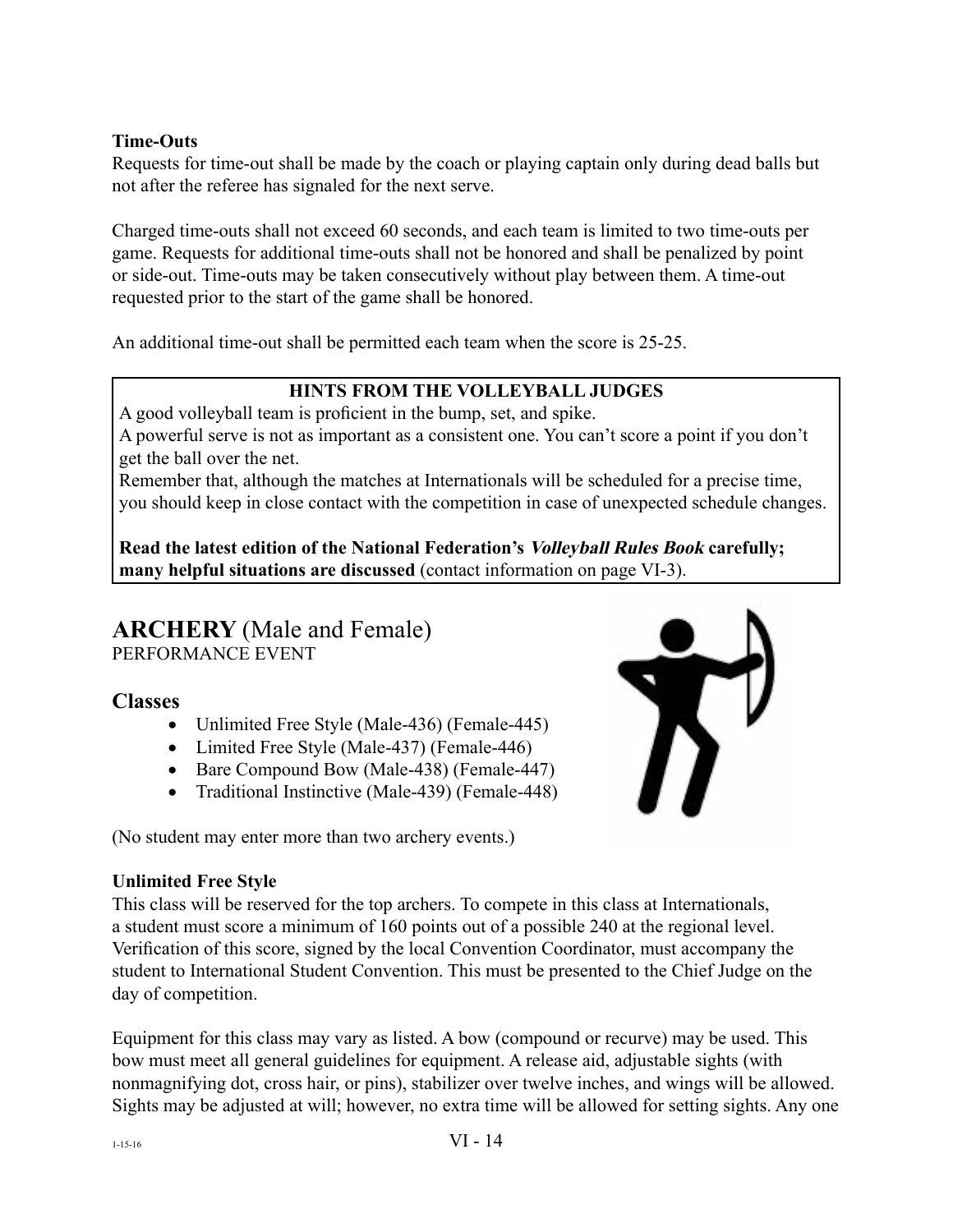or all of these added to a bow will move it to this class.

#### **Limited Free Style**

Equipment for this class is as listed. A bow (compound or recurve) may be used. This bow must meet all general guidelines for equipment. Sights on this bow must be fixed pin sight. Archers will not be allowed to adjust their sights at the shooting line. Any stabilizer used must be twelve (12) inches or less. Wings are not allowed. Arrows must be released by fingers without the help of any mechanical device (no release aid).

#### **Bare Compound Bow**

This class is restricted to compound bows. Bows must meet all general guidelines for equipment. No sights, stabilizers, or wings allowed in this class. An arrow rest and nock are the only items allowed on a bow.

#### **Traditional Instinctive**

This class is restricted to recurve, long bows, and self-made bows. Bows must meet all general guidelines for equipment. No sights, stabilizers, or wings allowed in this class. An arrow rest and nock are the only items allowed on a bow. The bow may be shot off the shelf.

### **Equipment**

#### **Bows**

All bows must be in good condition with no frayed strings or cracks in the riser or limbs. No bow will be used that is considered unsafe. No overdraws or bows with a built-in overdraw will be allowed. The maximum draw weight for any bow will be sixty (60) pounds. All compound bows will be checked for proper draw weight at equipment check. No shooter will be allowed to compete with a bow set over sixty (60) pounds. (Please read Safety section on page VI-16.) The minimum draw weight will be twenty (20) pounds. **Crossbows are not allowed.**

#### **Arrows**

Arrows must be selected that match the draw weight of the bow. Arrows should be used that will spine correctly and weigh at least five (5) grains for each pound of draw weight. (Example: a 50-pound bow should use at least a 250-grain arrow.) Your local archery shop will be glad to help with arrow selection and setup.

Arrows will be equipped with target or field tips only. No hunting tips or broadheads of any kind are permitted. A contestant should take at least eight (8) arrows to the shooting line. Seven (7) arrows will be shot at each target. The Chief Judge will mark one of the seven arrows with a "P" indicating a practice arrow. The score for the practice arrow will not be counted. The eighth arrow will be used as a spare should an arrow be lost or damaged. All arrows shall be of identical length and weight. Arrows can be made of aluminum, carbon, or aluminum/carbon composite. Good wood arrows can be used in the traditional class. Wood arrows will not be allowed with compound bows.

#### **Arrow Nocks**

Bow strings must be fitted with no more than two (2) standard metal nocks. If two (2) are used,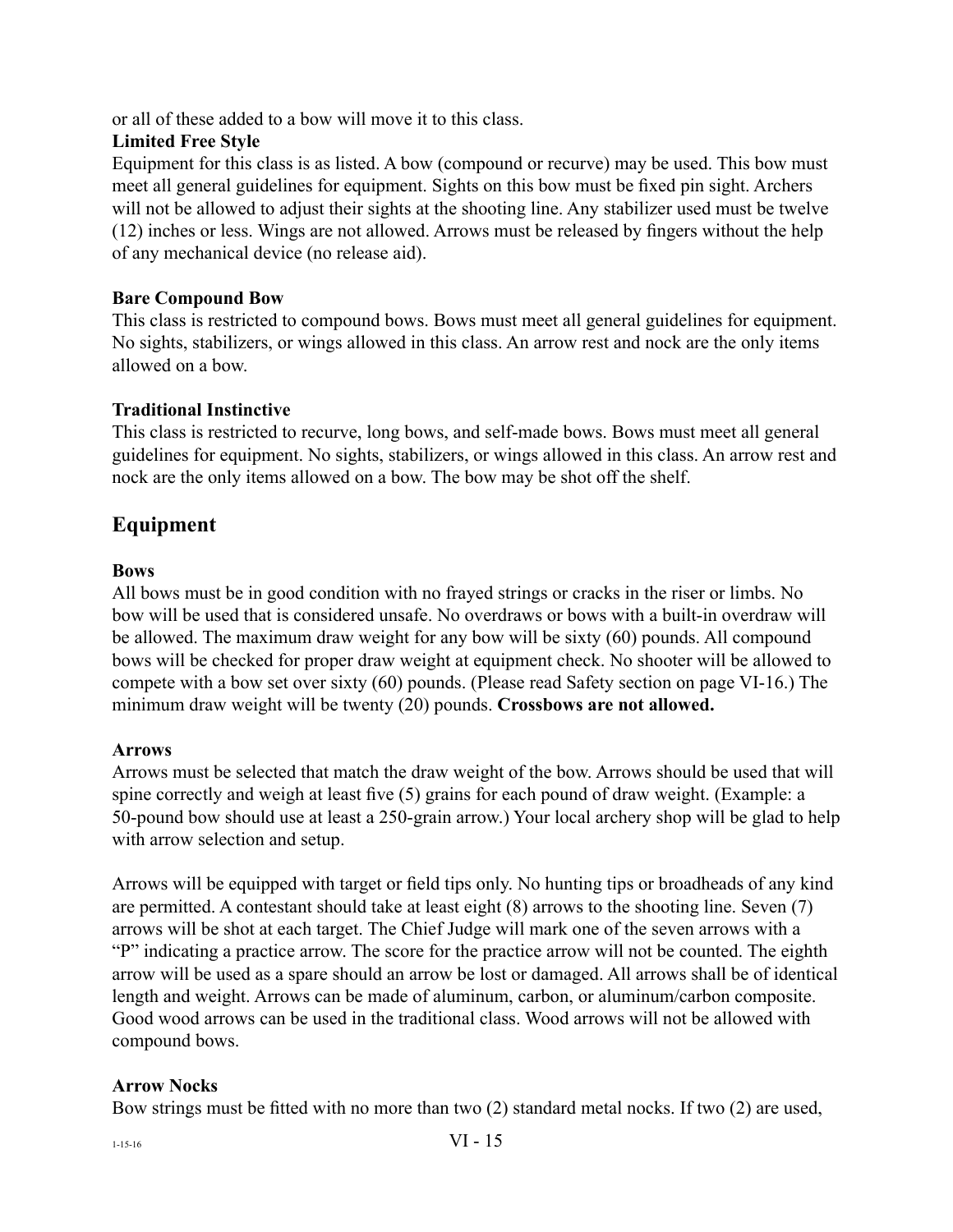they may be no more than one-half inch apart.

#### **Strings**

Bow strings in the Unlimited and Limited Free Style classes may contain any type of sighting mechanism, except those that are electrically powered or use any type of magnifying lens. String walking is not allowed in any class.

#### **Targets**

All targets will be round 48" ten-ring targets. The distance will be as follows: 20, 30, 40, and 50 yards.

#### **Safety**

The utmost care will be given to safety. A bow is a deadly weapon, not a playroom toy. Any student who does not follow all safety rules will be removed from the firing line.

- 1. Never point your bow in a direction other than downrange.
- 2. No horseplay!
- 3. Never run with an arrow in your hand.
- 4. Don't nock an arrow until instructed to do so.

Any student who cannot safely pull his/her bow will be asked to lower the poundage. The person should be able to pull the bow to full draw without having to reach to the sky or ground. A good way to check this is to have the student sit on a bucket and pull the bow. If he cannot pull it without reaching up or down, lower the poundage.

A.C.E. recommends that your equipment be inspected for safety by a professional before competition.

#### **Rules of Competition**

- 1. Each student will comply with all orders given by the judges.
- 2. No coaching from the sidelines.
- 3. Once on the line, shooters may talk only to the judge.
- 4. Shooters may not distract other archers.
- 5. The decision of the judges is final.

#### **Order of Competition**

- 1. Each archer will shoot seven (7) arrows at each target. (One is practice.)
- 2. When advancing to the firing line, each archer will place bow on the ground or place it in a bow holder (archers provide own holder).
- 3. On the order, "The line is clear. You may pick up your bow," archer picks up bow. Next, "The firing line is no longer clear. Commence firing." At this command, archers shoot arrows. When each archer finishes shooting arrows, the bow is placed on the ground or in a bow holder. When all bows are on the ground or time has run out, the Line Judge will say, "Cease firing." At this point, anyone not finished will place his bow on the ground. The Line Judge will then say, "Is the firing line clear?" Each judge will respond by raising his or her hand. When the Line Judge is satisfied that the line is clear he will say, "The firing line is clear. Advance to your target score and remove your arrows." When all archers and judges have returned to the line, the Line Judge will say, "Advance to the